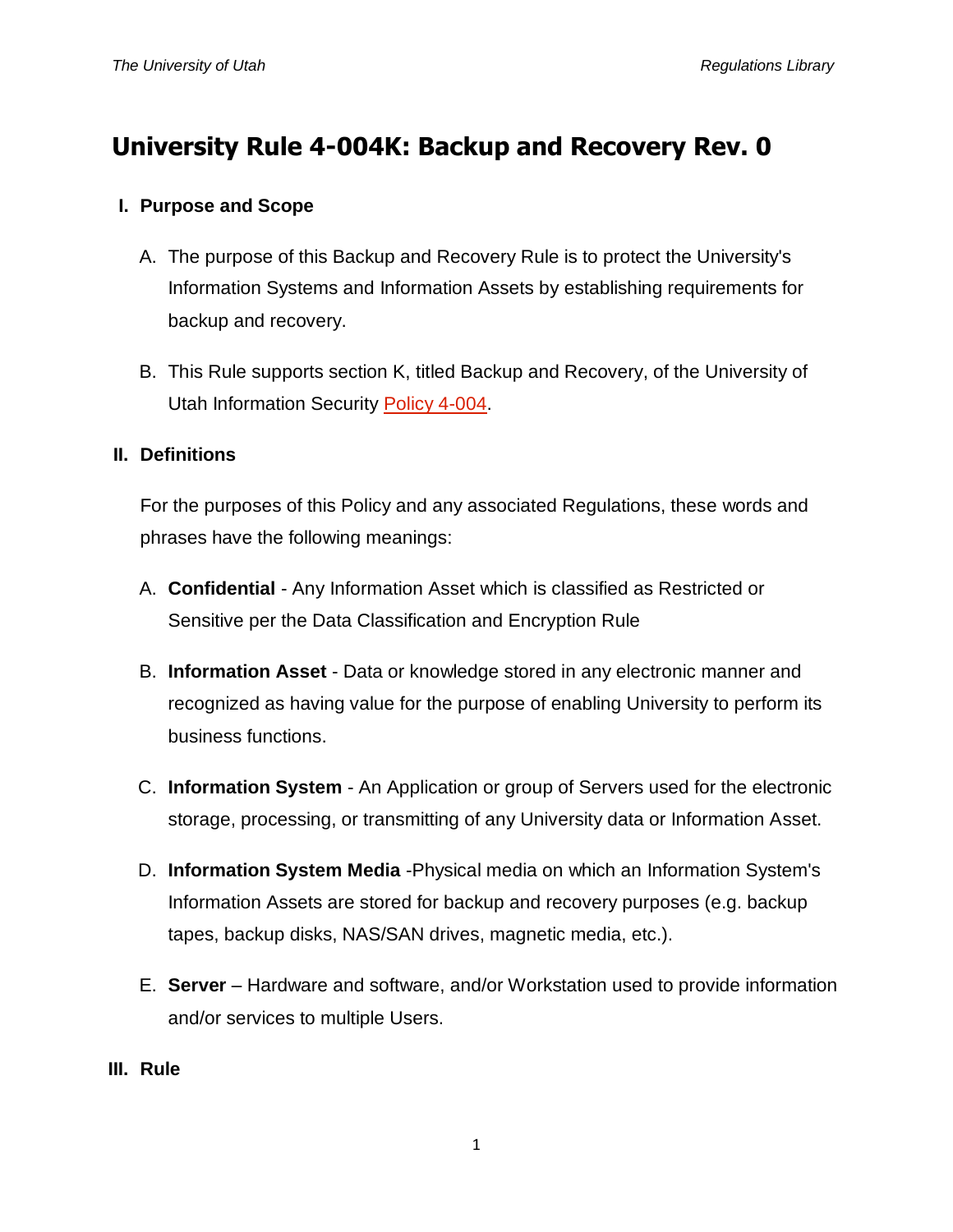A. Information Asset Backup

To ensure that all Confidential University Information Assets are available in the event of a disruption, error, or disaster, the following controls will be implemented:

- 1. Define the required level of backup for each classification of data per the Data Classification and Encryption Rule.
- 2. Define the required level of backup for each Information System or Server that stores data.
- 3. Define the frequency of backups for each Information System or Server.
- 4. Establish an off-site storage location for backups at a sufficient distance to ensure separation from the primary University data center for where the data is housed.
- 5. Ensure that the security controls implemented at the off-site backup storage location are appropriate to the criticality and the classification of the data.
- 6. Ensure that appropriate security controls are implemented on the Information System Media itself in accordance with data handling requirements.
- 7. Information System data backups will be retained in accordance with regulatory and contractual requirements.
- 8. Test, and update as necessary, backup procedures to ensure that all security requirements have been met.
- B. Information Recovery

To ensure that all Confidential University Information Assets can be recovered in the event of a disruption, error, or disaster, the following controls will be implemented: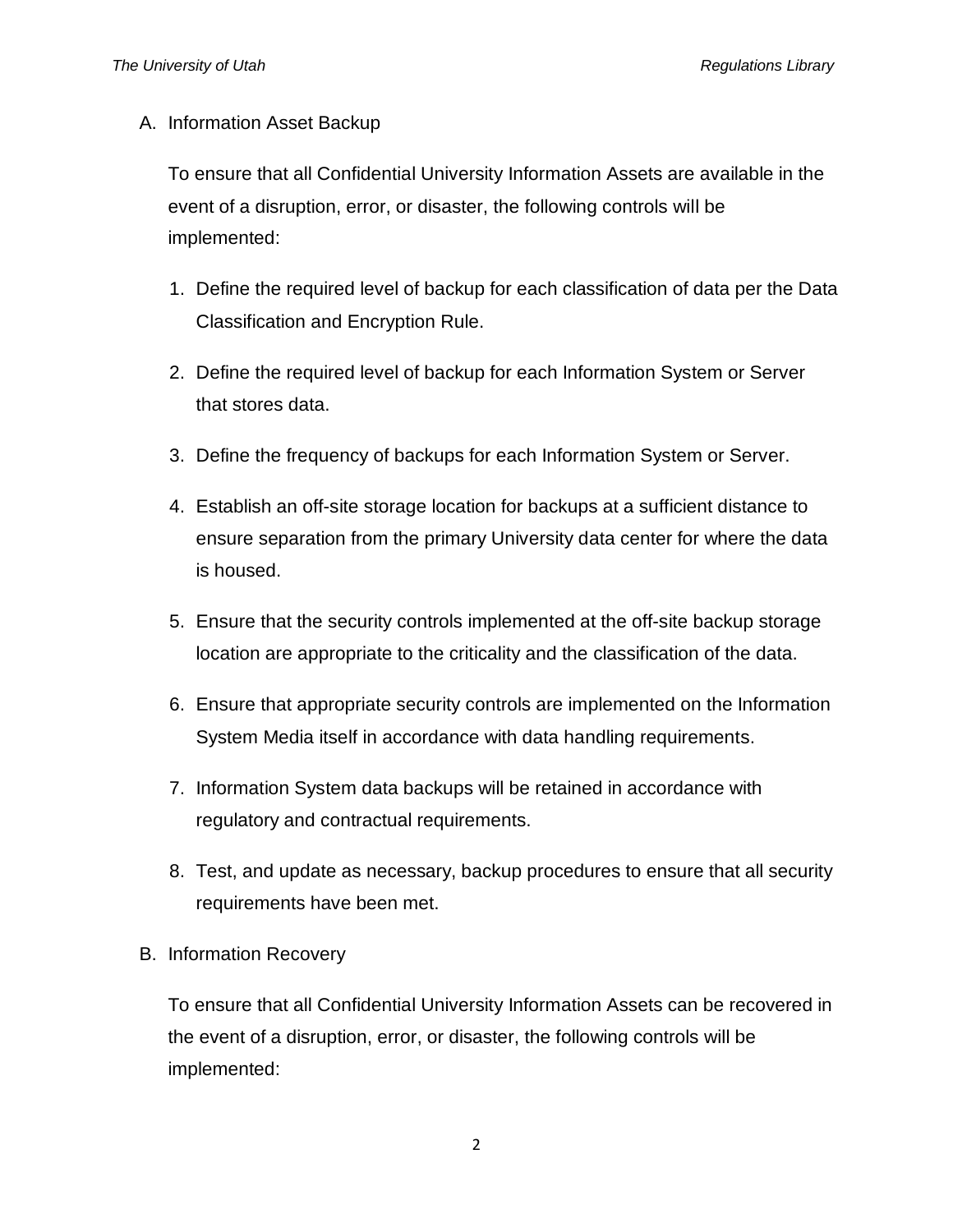- 1. Test backup Information System Media regularly to ensure reliability if applicable.
- 2. Test, and update as necessary, recovery procedures to ensure timeliness and effectiveness of recovery.

*[Note: Parts IV-VII of this Rule (and all other University Regulations) are Regulations Resource Information--the contents of which are not approved by the Academic Senate or Board of Trustees, and are to be updated from time to time as determined appropriate by the cognizant Policy Officer and the Institutional Policy Committee, as per [Policy 1-001](http://regulations.utah.edu/general/1-001.php) and [Rule 1-001.](http://regulations.utah.edu/general/rules/R1-001.php)]*

- **I. Rules, Procedures, Guidelines, Forms and other Related Resources**
	- A. Rules

TBD

B. Procedures

[Policy 4-004 Procedures](https://uofu.box.com/v/Procedures)

C. Guidelines

TBD

- D. Forms
- E. Other Related Resources Material

## **II. References**

- A. [45 C.F.R. 164:](http://www.gpo.gov/fdsys/pkg/CFR-2011-title45-vol1/pdf/CFR-2011-title45-vol1-part164.pdf) Health Insurance Portability and Accountability Act (HIPAA): Security and Privacy
- B. [Family Educational Rights and Privacy Act of 1974](http://www2.ed.gov/policy/gen/guid/fpco/ferpa/index.html) ("FERPA", 20 U.S.C. § 1232g)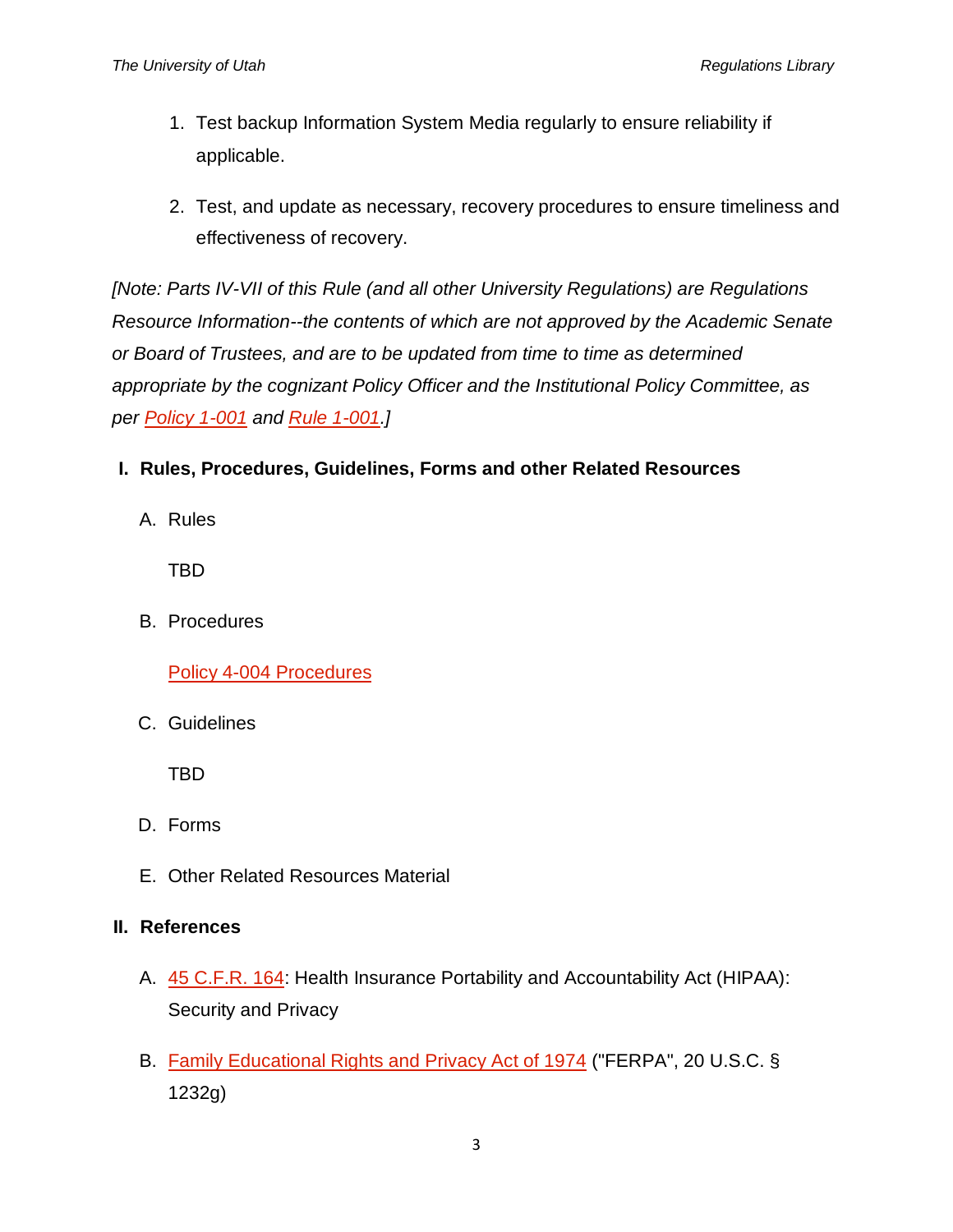- C. [Federal Information Security Management Act of 2002](http://www.dhs.gov/federal-information-security-management-act-fisma) ("FISMA", 44 U.S.C. § 3541)
- D. ISO 27002:2013, Information Technology Security Techniques Code of Practice for Information Security Controls
- E. [NIST 800 Series,](http://csrc.nist.gov/publications/PubsSPs.html) Federal Information Security Standards
- F. [Policy 3-070:](http://regulations.utah.edu/administration/3-070.php) Payment Card Acceptance
- G. [Policy 4-001:](http://regulations.utah.edu/it/4-001.php) University Institutional Data Management
- H. [Policy 4-003:](http://regulations.utah.edu/it/4-003.php) World Wide Web Resources Policy
- I. [Policy 5-111:](http://regulations.utah.edu/human-resources/5-111.php) Disciplinary Actions and Dismissal of Staff Employees
- J. [Policy 6-400:](http://regulations.utah.edu/academics/6-400.php) Code of Student Rights and Responsibilities
- K. [Policy 6-316:](http://regulations.utah.edu/academics/6-316.php) Code of Faculty Rights and Responsibilities
- L. [Pub. 111-5, Division A, Title XIII, Subtitle D:](http://www.hhs.gov/ocr/privacy/hipaa/understanding/coveredentities/hitechact.pdf) Health Information Technology for Economic and Clinical Health Act (HITECH Act)
- M. [Omnibus HIPAA Rule:](http://www.gpo.gov/fdsys/pkg/FR-2013-01-25/pdf/2013-01073.pdf) 45 CFR Parts 160 and 164 Modifications to the HIPAA Privacy, Security, Enforcement, and Breach Notification Rules Under the HITECH Act and the Genetic Information Nondiscrimination Act; Other Modifications to the HIPAA Rules; Final Rule

## **III. Contacts**

- A. The designated contact Officials for this Policy are:
	- 1. Policy Owner (primary contact person for questions and advice): Chief Information Security Officer, 801-213-3397
	- 2. Policy Officer; Chief Information Officer, 801-581-3100